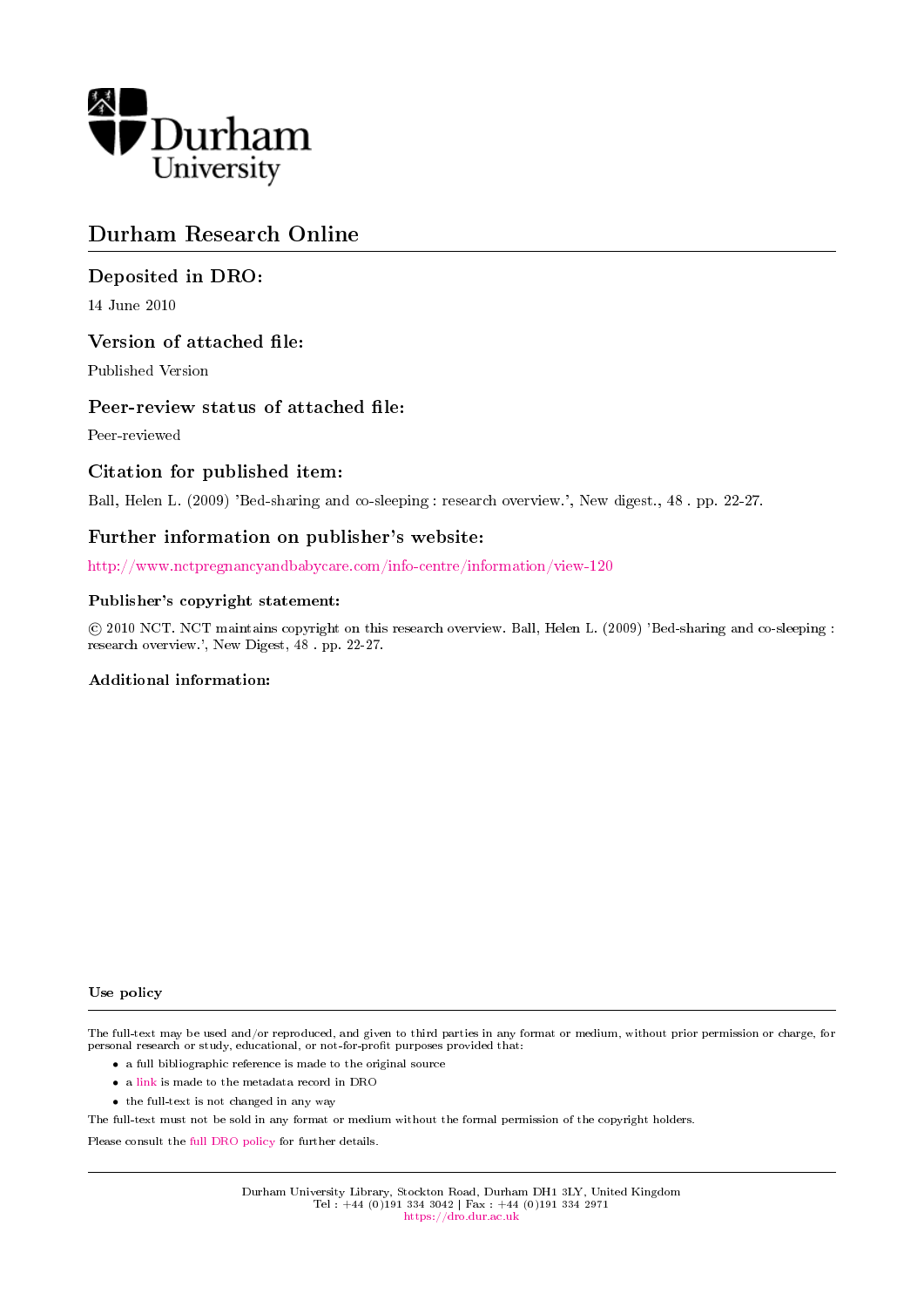#### **Research 22**

Research Overview: Bed-sharing and co-sleeping

# Bed-sharing and co-sleeping

*Helen Ball, BSc, MA, PhD, Professor of Anthropology, Durham University*

This review examines the issue of babies sleeping with their parents. Beginning with an anthropological perspective, the biological underpinnings of parent-baby sleep contact are explored, as are crosscultural practices. The relationship between baby sleeping and feeding practices in the UK is considered along with the safety aspects of bed-sharing.

#### **Key points:**

- Parent-baby sleep contact is a predictable human behaviour based on our species' evolutionary biology;
- Bed-sharing is a common method of night-time care employed by around half of all UK parents in their baby's first month of life;
- Bed-sharing and breastfeeding are strongly related and sleeping in close proximity to their baby helps mothers to breastfeed;
- Epidemiological data show that bed-sharing is associated with an increased risk of Sudden Infant Death Syndrome (SIDS) for babies whose parents are smokers, consume alcohol or drugs, or who sleep with their baby on a sofa;
- Research into the benefits and hazards of bed-sharing should consider WHO is bed-sharing; the circumstances under which bedsharing is taking place (WHERE and HOW), and the way in which bed-sharing is conducted (WHAT).
- There is no simple message about bed-sharing that will fit the needs of all families. Parents should be encouraged to weigh up the risks and benefits that pertain to their individual circumstances and make an informed choice about what is best for them and their baby.

### **Introduction**

This review considers babies' sleep location at night, specifically parent-infant bed-sharing and/or co-sleeping. This is a baby care issue caught between two public health objectives, both aimed at preserving infant health and well-being – one being breastfeeding promotion, the other prevention of accidental death and SIDS [Sudden Infant Death Syndrome]. Advocates on both sides of the discussion have the interests of parents and babies at heart, but the messages are sometimes contradictory, causing confusion and anxiety for parents, health professionals, and parenting support organisations who sometimes feel caught in the cross-fire. Understanding that there is no single simple message that is appropriate for all families and all situations is an important component to understanding this issue and to helping families make informed choices.

#### **Co-sleeping as an evolutionary baby care practice**

When considering the needs of mothers and babies, the vantage point of anthropology provides a novel perspective (in comparison with epidemiology or clinical practice, for instance) in illuminating the tensions regarding infant care. An anthropological examination begins by drawing comparisons in infant care across humans and other mammals. This comparative mammalian perspective helps to define three things: a) those traits of human infants that are common to all mammals; b) those that are shared only with our closest primate relatives; and c) those that are unique to the evolution of our species. The fundamental commonalities shared with other placental mammals involve the production of relatively welldeveloped live-born young who require postnatal maternal care involving lactation (the defining characteristic of the Mammalia).<sup>1</sup>

Length of gestation period and

developmental state at birth varies among mammals with infants generally categorised into one of two types. Altricial infants are the least developed at birth; typically born in litters following a relatively short gestation period they are hairless, sightless and deaf. Such altricial infants are sequestered in nests for safety and warmth while they undergo a period of rapid growth and maturation. They are fed infrequently by mothers who produce milk that is high in fat and which takes an infant several hours to digest. In contrast, precocial infants are born singly or in pairs, and are well developed at birth with fur, sight, hearing, and limb co-ordination. Typical precocial infants can stand and walk within a short period after birth. Precocial\* infants are therefore able to maintain close proximity with their mothers, suckling frequently and at will, while the milk they consume is relatively low in fat but high in calories (lactose) providing energy in a quickly digested form.2

Among the primates (the order to which humans belong) monkey and ape infants fall into the precocial category -- born following a relatively long gestation period with fur, vision, hearing, and the ability to cling to their mother from birth. Human infants then, conform by consequence of evolutionary relatedness to this precocial primate pattern, being born with hair, sight and hearing. Yet human infants also display what are known as 'secondarily altricial' characteristics – primarily lack of neuromuscular control – a consequence of the limits imposed on gestational brain development by the evolution of the human pelvis. Human infants are born with a brain that is only a quarter of its adult volume (compared to 50% for infant chimpanzees and gorillas) due to the constraints of a birth canal that has been modified to accommodate upright walking. Although displaying many precocial traits, therefore, human infants are dependent upon a caregiver for maintaining close proximity, and for the regulation of physiological

\* precocial animals are active and mobile from birth, such as antelopes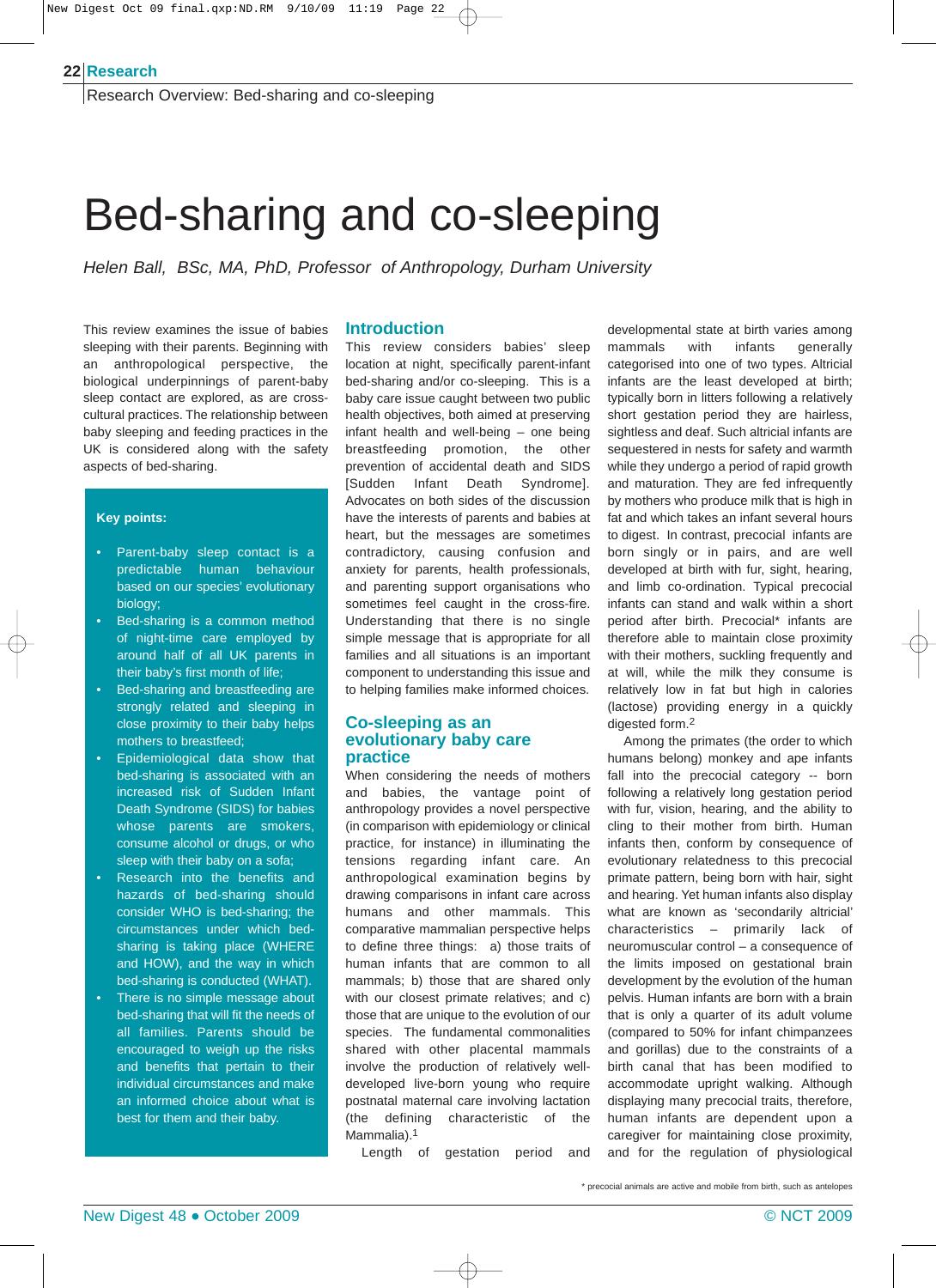#### Research Overview: Bed-sharing & co-sleeping

functions such as temperature and breathing during the first few months of brain development.2,3

Human milk has a similar composition to that produced by other precocial primates, relatively low in fat and protein, but high in sugar (in the form of lactose).<sup>4</sup> It is milk that is 'designed' for infants who suckle frequently and of their own volition day and night. Due to their inability to cling, however, human infants are dependent upon their mothers to ensure that proximity is maintained. Ethnographic data from societies around the world confirm that mothers in traditional human cultures are in contact with their infants 24 hours a day, carrying them strapped to their bodies by day, sleeping beside them at night,<sup>5</sup> and feeding at will. Consideration of the human neonate from an evolutionary perspective throws the recent history of infant care in our own society into sharp relief.

'…the modern Western custom of an independent childhood sleeping pattern is unique and exceedingly rare among contemporary and past world cultures'.6

Since the mid-1930s, prolonged and independent night-time sleep has been the hallmark of a 'good baby' in many Western societies; early infant independence is viewed as a developmental goal, and its achievement as a measure of effective parenting.7,8 Yet for the majority of the world's cultures, separation of an infant from its mother for sleep is considered abusive or neglectful treatment for which Westerners are criticised.9,10 In US and UK households separate sleep locations for parents and infants are historically recent – less than two centuries ago mother-baby sleep contact was the norm with entire families sleeping together.<sup>11</sup>

The importance of inter-individual contact on the physical and psychological development of infants was revealed in the mid-twentieth century by the experiments of Harlow and colleagues on monkeys separated from their mothers at birth.<sup>12</sup> Subsequent research on human and nonhuman primate infants has demonstrated that infants' most fundamental physiological systems such as breathing, heart rate, sleep architecture, and thermoregulation are affected by the presence or absence of parental contact.13,14,15,16 As a consequence of this research the past two decades (1989- 2009) have witnessed a) a renewed recognition of the importance of contact and touch for babies in the context of improving breastfeeding initiation and duration;17 b) an increased awareness of the role that close parental proximity and monitoring of babies plays in reducing SIDS and neglect, <sup>18, 19</sup> and c) the impact of early mother-infant separation on long-term mental health20 – all leading to a resurgence of interest in parent-infant contact, particularly sleep contact.

Given the well-recognised importance of close contact in establishing breastfeeding, and the need for frequent suckling, anthropologists consider that mother-infant sleep contact is a normal, species-typical, parenting behaviour for humans. Over the past 15 or so years, research into parentinfant sleep behaviour the UK, and around the world, has revealed that contrary to earlier assumptions,21 parent-baby sleep contact is a common baby care practice. Ball22,23 reported that bed-sharing prevalence (ever sleeping with baby in the same bed) in the north-east of England was 47% among a sample of 253 families with 1 month old infants, dropping to 29% when the same babies were three months old. These figures were confirmed when Blair and Ball24 compared the above study with data from the 1095 UK national CESDI study control families. Using the same definitions of bed-sharing at identical timepoints 48% of CESDI control families had slept with their infant during the first month, falling to 24% at three months. The establishment of a base-line bed-sharing prevalence of 47-48% among neonates has subsequently been replicated by epidemiological studies around the world (see Table 1) and further confirmed for the UK by the 2005 Infant Feeding Survey.25 Both McCoy26 and Blair and Ball24 also calculated that 22% of infants were likely to bed-share on any given night in their 1st month of life. These figures indicate that parent-infant sleep contact is a common night-time infant care-strategy in a wide variety of western countries.

In one of the first studies examining bedsharing practice in the UK, Ball et al<sup>27</sup> discovered that although prospective parents did not anticipate sleeping with their newborn baby, by three months after

#### **Parent-infant sleep contact in the UK, and around the world**

It is important to clarify terminology when discussing parent-infant sleep location as researchers and practitioners have established different common usage for the terms 'bed-sharing' and 'co-sleeping'.

Among the anthropological and epidemiological research literature (including the majority of SIDS-risk casecontrol studies and parent-infant sleep studies) the term 'bed-sharing' has been restricted to encompass only 'adults and infants sharing the same surface for sleep'. Technically its use should be restricted to 'sharing the same bed', however sofa-sharing and other samesurface sleeping arrangements are subsumed into bed-sharing in some studies.

Among researchers, 'co-sleeping' refers to parents and infants sleeping in close proximity, but not necessarily on the same surface: this could therefore include room-sharing with the infant's cot near the bed, parents and infants sleeping on adjacent mattresses. Under this definition bed-sharing is a sub-set of co-sleeping, but not all co-sleeping is bed-sharing. And bed-sharing means sleeping for at least some of the night in the same bed as a parent or parents.

Among health practitioners a different set of meanings are in common use; here, bed-sharing is sometimes taken to mean 'bringing a baby in to bed for a feed while the mother/caregiver is awake', while co-sleeping refers to 'sleeping in bed with a baby'.

In this article, and in the research articles cited here, the terms bed-sharing and cosleeping are used according to the above research-based definitions.

birth, the majority of parents had done so. Mothers were more likely to sleep with their babies than fathers, and breastfeeding mothers particularly so. In a subsequent study Ball<sup>23</sup> reported that 72% of babies who were breastfed for a month or more were at least occasional bed-sharers compared to 38% of babies who had never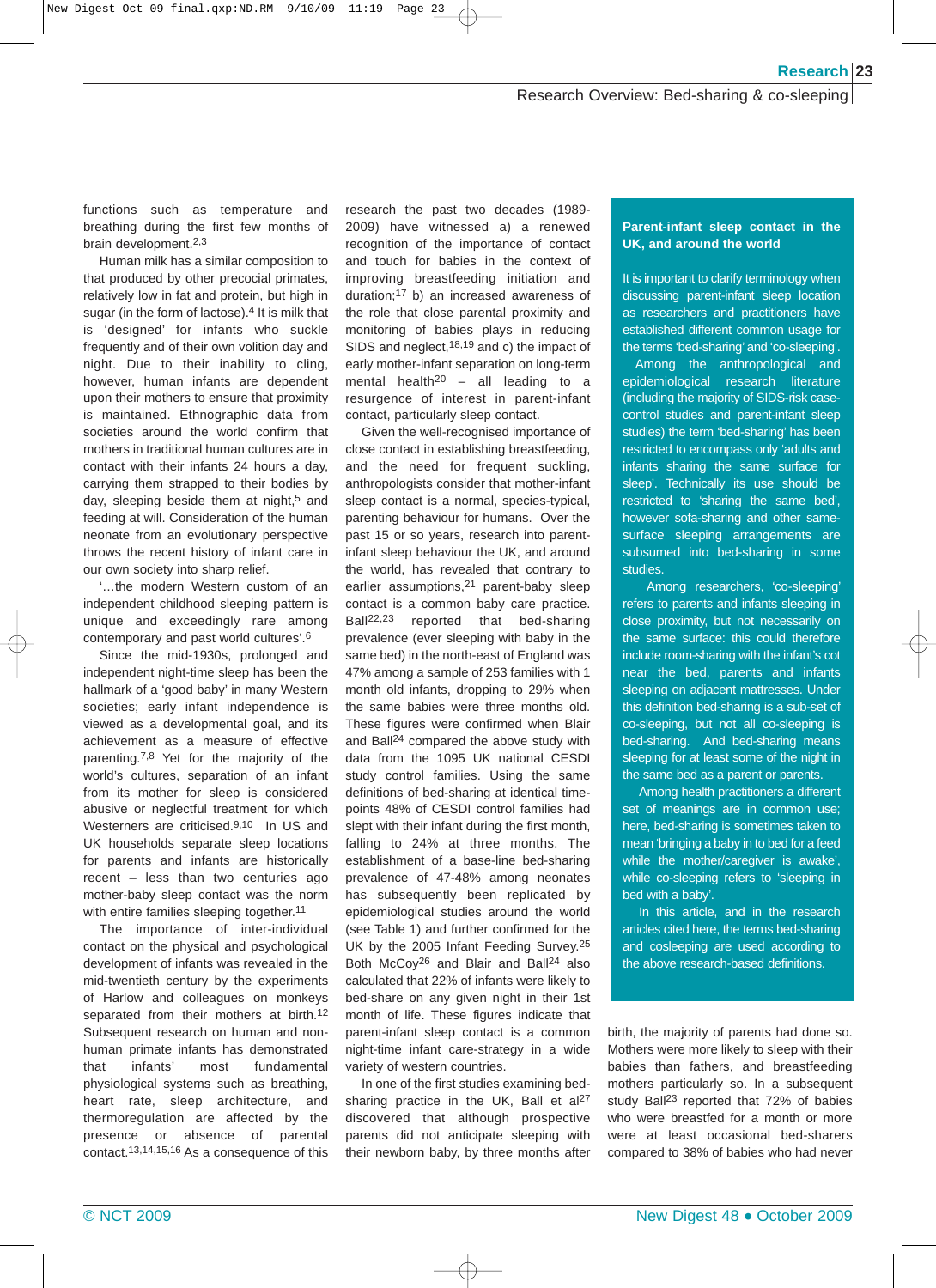#### **Research 24**

Research Overview: Bed-sharing and co-sleeping

breastfed. UK mothers identified 'ease and convenience of breastfeeding' as their overwhelming reason for keeping their infants in bed. Other reasons included the enjoyment of close contact with their baby; anxiety regarding their baby's health; ease of settling a fractious baby; and a family bed parenting philosophy. In one case, parents slept with their newborn out of necessity rather than choice.

#### **Breastfeeding, bed-sharing and infant sleep**

New mothers are often unprepared for either the frequency with which their breastfed newborns need to feed, or how long night-time breastfeeding is likely to continue;28,23 breastfed babies are generally still feeding as frequently throughout the night at three months of age as they were at one month.29,23 It has been recognised by various authors that frequent night waking is a factor contributing to the introduction of formula milk to babies, thereby undermining breastfeeding30,31 given the common (but perhaps erroneous32) perception that formula use promotes sleep. For those committed to breastfeeding, sleeping with their babies becomes one of the means by which mothers cope with frequent night-time feeding and later settling<sup>33,22,26</sup>

It was previously observed that mothers who started bed-sharing in their babies' first month of life were twice as likely to still be breastfeeding when their baby was 4 months of age, in comparison with women who breastfed their baby in the absence of early bed-sharing.<sup>23</sup> It was unclear, however, whether mothers with a commitment to long-term breastfeeding were predisposed to bed-sharing at the outset – or whether there was a physiological connection that linked bedsharing with breastfeeding success. Previous research indicated that when babies bed-share they suckle more frequently at night than when sleeping in their own space.34 As frequent suckling is well-established as a key factor associated with the successful establishment of breastfeeding, close-contact sleeping arrangements have the potential to enhance breastfeeding rates. Yet standard postnatal ward care (rooming-in) means that babies sleep separately from their

**TABLE 1: Bed-sharing prevalence (up to 6 months of age)**

| Van Sleuwen et al (2003)       | 40% | 210    | Dutch families -- questionnaires            |
|--------------------------------|-----|--------|---------------------------------------------|
| Tuohy et al (1998)             | 43% | 6,268  | NZ families interviewed at clinics          |
| Gibson et al (2000)            | 46% | 410    | Philadelphia families - questionnaires      |
| Rigda et al (2000)             | 46% | 44     | Australian families -- questionnaires       |
| <b>Ball (2002)</b>             | 47% | 253    | NE UK families interviews/sleep diaries     |
| Brenner et al (2003)           | 48% | 394    | Inner city (DoC) mothers interviewed        |
| Willinger et al (2003)         | 47% | 8,453  | US caregivers NISPS -- telephone<br>survey  |
| <b>Blair &amp; Ball (2004)</b> | 48% | 1,095  | UK CESDI control families - HV<br>interview |
| Bolling et al (2007)           | 49% | 12,290 | UK mothers -- postal survey                 |
| Ateah & Hamlyn (2008)          | 72% | 293    | mothers surveyed in Manitoba, Canada        |
| Lahr et al (2005)              | 77% | 1,867  | US families - Oregon PRAMS surveys          |

mothers in cots.

In order to examine how mother-infant sleep contact might contribute to the establishment and continuation of breastfeeding, Ball et al<sup>35</sup> conducted a randomised controlled trial (RCT) in a UK hospital. Complete details of the trial protocol can be found in the clinical report.35 Overnight videos were made of mother-baby dyads randomised to 3 sleep locations for their postnatal ward stay: (1) baby in the standard cot at mother's bedside; (2) baby in a side-car crib attached to mother's bed; (3) baby in mother's bed with rail attached to bedside— known as the cot, crib, and bed conditions, respectively. This trial found that babies in the bed or crib exhibited significantly more frequent attempted and successful feeds than those infants in the cot, with no significant differences found in feeding frequency measures between the bed and crib conditions.35 The use of the stand-alone cot impeded breastfeeding by introducing a barrier between mother and baby preventing contact; inhibited the baby's ability to root and initiate suckling; obscured the baby's cues from the mother; and by its height prevented mothers from retrieving their babies without either assistance or the need to get out of bed, thereby substantially hampering the ease and speed of maternal response.

Prompt response to babies' feeding signals and frequent suckling in the early neonatal period are essential elements in ensuring successful milk production—a process controlled by the hormone prolactin.36,37 The mother produces more prolactin each time her baby attempts to feed, so frequent attempts are key. Facilitating close maternal–baby proximity during the nights following birth is especially important since breastfeeding at night triggers greater prolactin release than daytime feeding.38,39 Initial copious milk production (lactogenesis II) is modulated by the amount of prolactin secreted, and frequent stimulation of prolactin secretion in the period between birth and lactogenesis II increases subsequent milk production;40 infrequent suckling is associated with delayed lactogenesis II.41,42 The link between frequent early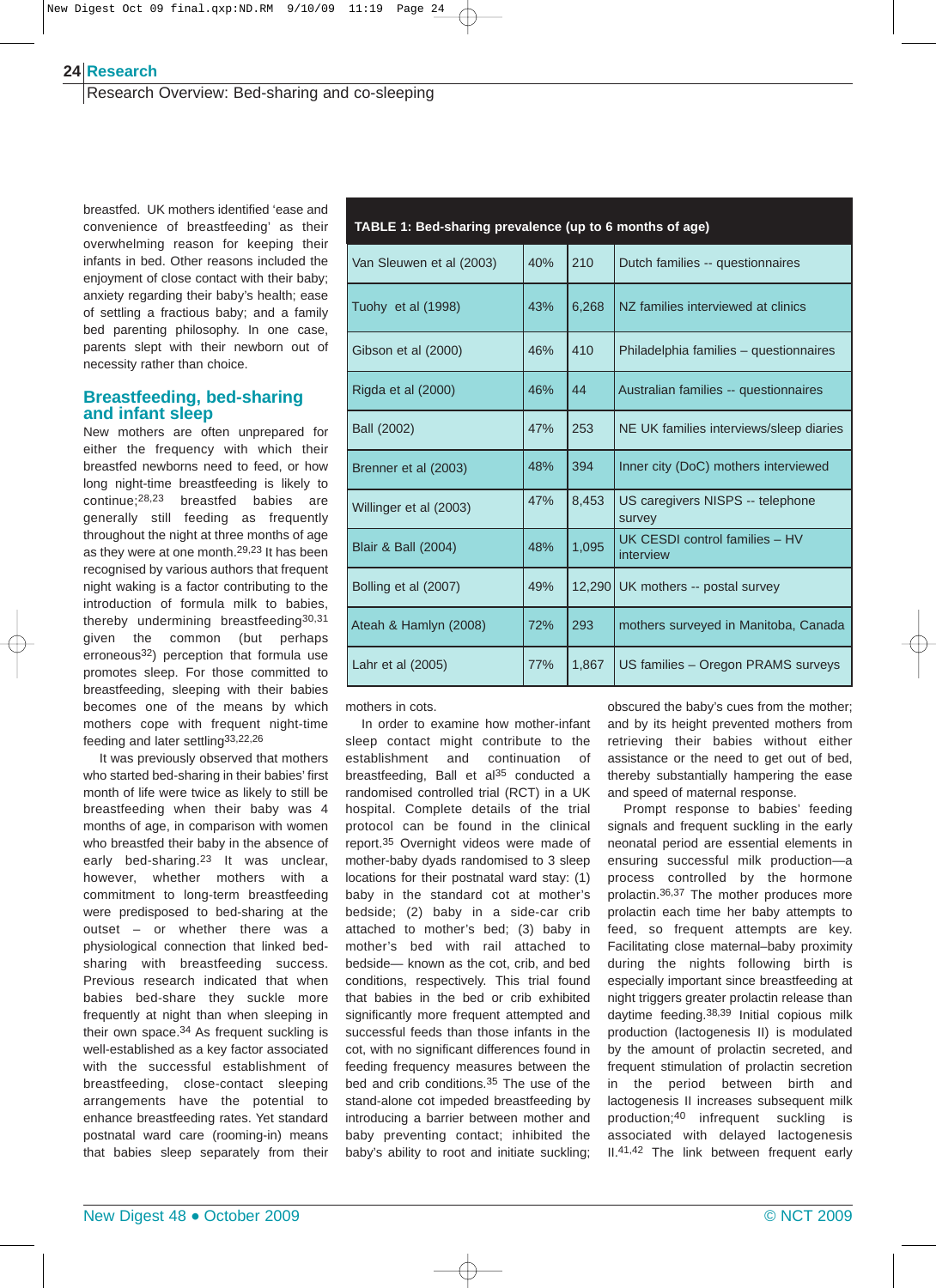#### Research Overview: Bed-sharing and co-sleeping

suckling and the timing and volume of copious milk production via prolactin explains the physiological mechanism linking mother-infant sleep contact with improved breastfeeding initiation.43

In addition to being critical for breastfeeding initiation, high initial prolactin levels are also important for successful long-term lactation. The maintenance of lactation is dependent upon the adequate development of prolactin receptors in breast tissue44 resulting from frequent feeding in the early days after birth.45 Prolactin receptors are crucial in maintaining lactation following the switch from endocrine to autocrine control.46 This means that frequent early feeding will not only lead to effective establishment of milk production, but will enhance its continued maintenance. A common reason given by women for stopping breastfeeding is a perceived or real insufficiency in breastmilk production,25 suggesting inadequate prolactin receptor development in the initial phases of breastfeeding. As this may be a consequence of infrequent feeding bouts, particularly at night, we hypothesised that those infants sleeping in close proximity to their mothers on the postnatal ward in the trial described above (bed or crib) would have better long-term breastfeeding outcomes than infants randomly allocated to the stand-alone cot. To test this hypothesis, telephone interviews at 2, 4, 8, and 16 postnatal weeks ascertained breastfeeding status following hospital discharge. Although all mothers initiated breastfeeding on the postnatal ward, at 16 weeks 43% of babies who were in a separate cot on the postnatal ward were still breastfeeding compared with 73% of the crib group and 79% of the bed group.43 Although this study was not powered to assess the impact of mother–infant sleep proximity on long-term breastfeeding outcomes, these indicative data suggested that such a trial was warranted; this trial is now underway and due to report in 2010. The evidence to date, however, reinforces the importance of mother-infant sleep contact in facilitating and supporting breastfeeding. Whether or not side-car cribs would be beneficial in the home environment or in the presence of certain bed-sharing contraindications (e.g. premature infants or extremely tired

parents etc.) awaits the results of future research.

## **Safety aspects of bed-sharing**

Some authorities suggest parent-baby bedsharing is a questionable practice that should be abandoned by parents and discouraged by health professionals due to concerns regarding risk of SIDS and/or accidental death.47,48,49 Such recommendations acknowledge little or no value in mother–infant sleep contact. This view is primarily based on epidemiological studies that calculate the likelihood of SIDS or accidental infant deaths, based on the characteristics of babies who died compared with matched controls in large population-based studies. Babies sleeping on their front, parental smoking, poverty, and young maternal age are all well-known factors that are associated with an increased risk of unexpected infant death.50 However, estimates of the relative risk of SIDS in the context of bed-sharing vary widely. Although McKenna<sup>51</sup> hypothesised a protective effect of bedsharing on SIDS-risk based on an evolutionary perspective, epidemiological studies have only found a protective effect for room-sharing (co-sleeping). Assessments of the impact of bed-sharing on SIDS-risk in the UK range from no increased risk to babies of non-smoking parents to a 12-fold increase for infants sharing a sofa for sleep with a parent who smokes.52 The picture is obscured because studies from different countries use different criteria to define bedsharing53,54,55,56 and have produced a confusing array of statistics that cannot easily be compared.<sup>57,58</sup> Hauck et al,<sup>53</sup> for instance, included parents and other carers in the same bedsharing category in her study of bedsharing in Chicago, while the ECAS (European Concerted Action on SIDS) study<sup>54</sup> defined bedsharing as sleeping with one or both parents. A Scottish case-control study of SIDS<sup>55</sup> included in the cases of 'bedsharing deaths' not only those infants found dead in an adult bed, but also infants who died in a cot but who had been in their parents bed previously the same night, while a recent Irish case-control study<sup>56</sup> included sofasharing deaths in the bedsharing definition. These varying definitions means that in attempting to ascertain what are the truly risky elements of bedsharing that parents should be warned of we must dig deeply into the ways the various studies were conducted and not simply rely upon the authors' (or media's) headline conclusions. Furthermore, these studies consistently ignore infant feeding data in calculating relative risks associated with bed-sharing. Until more appropriate data are collected it is impossible to ascertain whether breastfeeding–related sleep contact between mothers and babies constitutes a risk to babies. However, it is unlikely that any potential risk would be of great magnitude59 given that breastfeeding is associated with a reduced SIDS risk compared to formula-feeding in several studies.53,60,61

The key issues underpinning conflicting views of bed-sharing revolve around WHO is bed-sharing; the circumstances under which bed-sharing is taking place (WHERE and HOW), and the way in which bedsharing is conducted (WHAT).

Numerous publications on mother-baby sleep behaviour have documented how mother–baby dyads who routinely bedshare and breastfeed sleep in close proximity with a high degree of mutual orientation (facing one another) and arousal overlap (waking at the same time) (see62 for comprehensive review). In recent years these studies have been replicated in at least three different settings, and breastfeeding dyads have been observed displaying consistent bed-sharing behaviour, regardless of whether they slept in a narrow hospital bed, a full-size bed in a sleep lab, or at home in beds ranging from twin to king-sized.63,64,65 Mothers sleep in a lateral position, facing their baby, and curled up around them. Babies, positioned level with their mother's breasts, sleep in the space created between the mother's arm (positioned above her baby's head) and her knees (drawn up under her baby's feet).63,64,66 The cumulative results of these studies provide a robust understanding of breastfeeding–related bed-sharing behaviour and suggest that mothers' characteristic sleep position represents an instinctive behaviour on the part of a breastfeeding mother to protect her baby during sleep.<sup>67</sup> Although this behaviour evolved in a very different sleep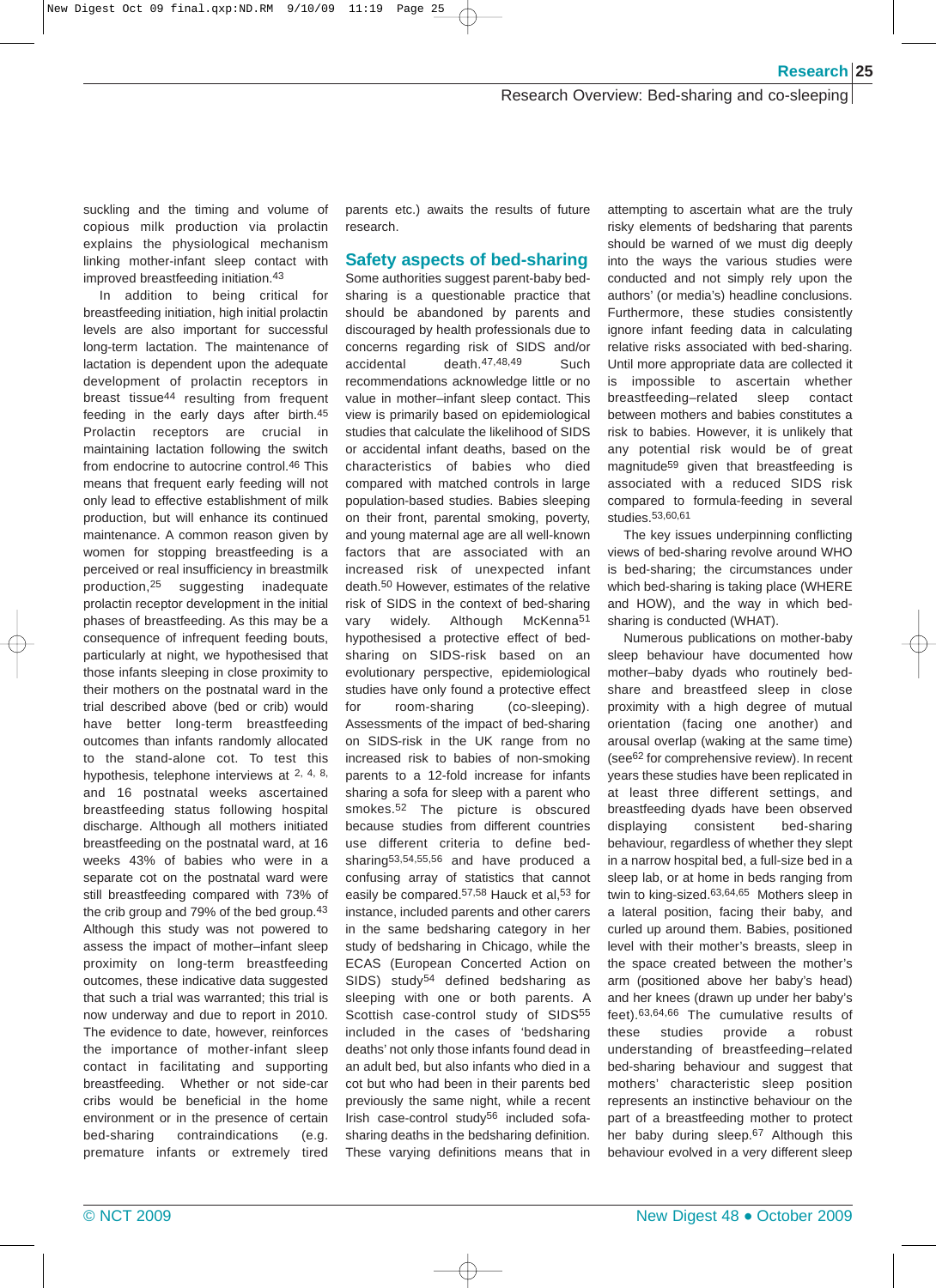#### **Research 26**

Research Overview: Bed-sharing and co-sleeping

context than involving Western beds and bedding, the principle of infant protection is no less effective. When breastfeeding mothers sleep with their babies they construct a space in which the baby can sleep constrained by their own body, protected from potentially dangerous environmental factors—be they predators, cold weather, the suffocation hazards of quilts and pillows, or the overlaying risk of bed-partners.

Bed-sharing babies of breastfeeding mothers appear, then, to avoid the presumed hazards of sleeping in adult beds (e.g., suffocation, overlaying, wedging, entrapment),68 due to the presence and behaviour of their mothers. Interestingly, however, differences have been observed in bed-sharing behaviour between breastfeeding and formulafeeding mothers and babies.64 In a study comparing families videoed sleeping in their home environment, formula-fed infants were generally placed high in the bed, with babies at parental face-height, and positioned between, or on top of, parental pillows. In contrast, breastfed babies were always positioned flat on the mattress, below pillow height and level with the mother's chest. Formula-feeding mothers spent significantly less time facing their baby and in mutual face-to-face orientation than did breastfeeding mother–baby pairs, and they did not adopt the 'protective' sleep position with the same degree of consistency. Breastfeeding mothers and babies experienced a significantly greater frequency of arousals from sleep, and significantly more of these were synchronous (mother and baby waking together) than among formulafeeding mothers and babies. 64

The patterning of these differences is consistent with an understanding of the physiological mechanisms mediating maternal and infant behaviour, in that breastfeeding mothers experience a hormonal feedback cycle, which promotes close contact with, heightened responsiveness towards, and bonding with infants in a way that is absent or greatly diminished among mothers who do not breastfeed.69 The implication here—that breastfeeding mothers and babies sleep together in qualitatively and significantly quantitatively different ways than do nonbreastfeeding mothers and babies suggest that epidemiological studies of bed-sharing that have not considered feeding type as a variable for matching cases and controls may have drawn inappropriate results in assessing risk factors associated with bed-sharing. Hopefully epidemiologists will re-examine these issues.

The implications of these studies for bed-sharing by parents who feed their infants formula remain ambiguous. Although we have some evidence that mothers who previously breastfed, or who commenced breastfeeding and then switched to formula, retain the bed-sharing characteristics of breastfeeders69 it is currently unknown whether parents who have never breastfed can learn to sleep with their infants in the same manner. While it would make common sense to ensure that mothers who have never breastfed, and fathers who sleep alone with their babies, are aware of what safe bedsharing positioning and behaviour entail we do not currently know whether they are likely to maintain the same level of vigilance and synchrony during sleep that is exhibited by breastfeeding mothers. For the time being some authorities suggest that non-breastfeeders keep their baby in a cot by the bed for sleep.70

In the meantime parents need information with which to make informed decisions, and should be encouraged to weigh up any potential risks and benefits of bed-sharing in light of their own individual circumstances. All parents should be provided with information regarding a) factors known to increase the risk of SIDS in the bed-sharing environment, including parental smoking (particularly maternal smoking in pregnancy), young maternal age, infant prematurity; and b) aspects of adult beds that should be modified with infant safety in mind: e.g. gaps between bed and wall or other furniture, proximity of baby to pillows, type of bedding used, parental behaviour prior to bed-sharing such as consumption of alcohol, drugs or medication affecting arousal. Such information is clearly detailed in the UNICEF leaflet 'Sharing a Bed with your baby'70 and on the NCT website.71

There is no easy 'one size fits all' advice available for the complex issues

surrounding a topic such as bed-sharing: it is unrealistic to expect that there ever will be.

#### **Implications for maternity services**

Over the past several years, fluctuating advice regarding the relative risks associated with bed-sharing, and a certain amount of media scaremongering, has prompted NHS trusts to remove bedsharing information from patient areas and introduce restrictive policies on what health professionals can say to parents about where their new baby might sleep. This position undermines parents' rights to make an informed choice on this issue. Maternity services should be aiming to provide parents with balanced information on both the potential pros and cons of bedsharing, including recent research on both lactation and SIDS. The position of the Royal College of Midwives on the obligation of midwives to provide clear information on all aspects of bedsharing is unambiguous.72

#### References

- 1. Pond CM. The significance of lactation in the evolution of mammals. *Evolution* 1977;31(1):177-99.
- 2. Small MF. *Our babies, ourselves: how biology and culture shape the way we parent*. New York: Anchor Books; 1999.
- 3. Hrdy SB. *Mother nature: a history of mothers, infants and natural selection*. New York: Ballantine; 1999.
- 4. Jelliffe DB, Jelliffe EF. *Human milk in the modern world: psychosocial, nutritional and economic significance*. Oxford: Oxford University Press; 1978.
- 5. Ball HL. Night-time infant care: cultural practice, evolution, and infant development. In: Liamputtong P, editor. *Childrearing and infant care issues: a cross-cultural perspective*. Melbourne, Australia: Nova Science; 2006.
- 6. Crawford M. Parenting practices in the Basque country: implications of infant and childhood sleeping location for personality development. *Ethos* 1994;22(1):42-82.
- 7. Valentin SR. Commentary: sleep in German infants--the "cult" of independence. *Pediatrics* 2005;115(1 Suppl):269- 71.
- 8. Javo C, Ronning JA, Heyerdahl S. Child-rearing in an indigenous Sami population in Norway: a cross-cultural *comparison of parental attitudes and expectations. Scand.J Psychol* 2004;45(1):67-78.
- 9. Morelli GA, Rogoff B, Oppenheim D, et al. Cultural variation in infants' sleeping arrangements: questions of independence. *Developmental Psychology* 1992;28(4):604- 13.
- 10. Jenni OG, O'Connor BB. Children's sleep: an interplay<br>between culture and biology. Pediatrics 2005;115(1 between culture and biology. *Pediatrics* 2005;115(1 Suppl):204-16.
- 11. Hardyment C. *Dream babies: child care from Locke to Spock*. London: Jonathan Cape; 1983.
- 12. Blum D. Love at Goon Park: *Harry Harlow and the science of affection*. Cambridge, Mass.: Perseus Books; 2002.
- 13. Korner AF, Thoman EB. The relative efficacy of contact and vestibular-proprioceptive stimulation in soothing neonate *Child Dev* 1972;43(2):443-53.
- 14. Christensson K, Siles C, Moreno L, et al. Temperature,<br>metabolic adaptation and crving in healthy full-term metabolic adaptation and crying in healthy newborns cared for skin-to-skin or in a cot. *Acta Paediatr* 1992;81(6-7):488-93.
- 15. Ludington-Hoe SM, Johnson MW, Morgan K, et al. Neurophysiologic assessment of neonatal sleep organization: preliminary results of a randomized, controlled